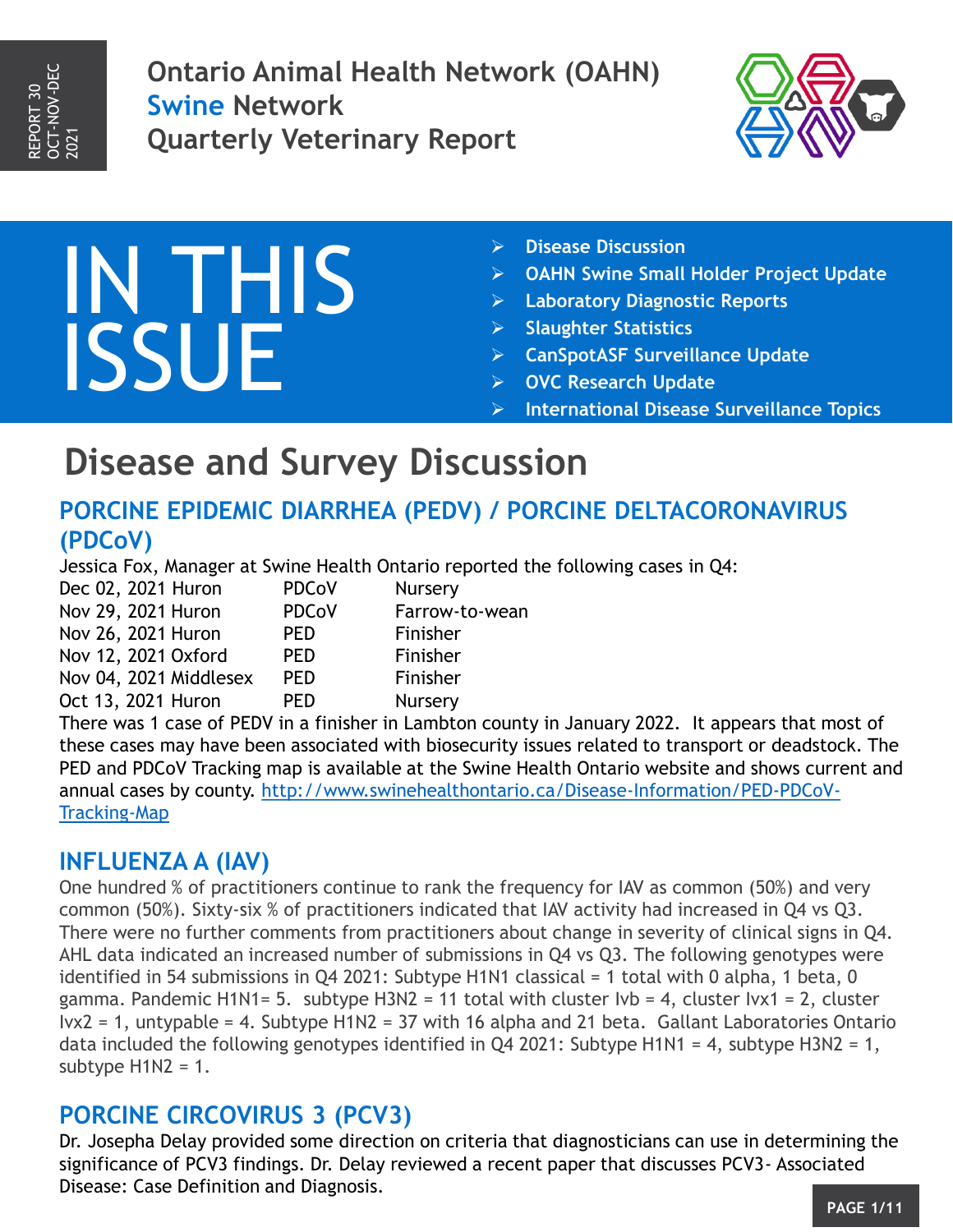

# **Disease and Survey Discussion Continued …**

Diagnosis of PCV3-Associated Disease (PCV3-AD) is becoming more common in North American swine. The frequency of diagnosis in Ontario herds is low, but PCV3-AD is a consideration in cases of reproductive loss and poor nursery pig performance. Importantly, direct disease causation by PCV3 still remains to be proven, although evidence is growing that the virus is responsible for disease in swine. Similar to disease attributed to PCV2, it has been suggested that for diagnosis of PCV3-AD, cases must meet a specific 'case definition' that includes clinical, pathologic, and molecular testing criteria.

#### *Clinical criteria:*

- PCV3 reproductive disease: late abortions, mummies, stillbirths, weak neonates, possible congenital malformations
- PCV3 systemic disease: wasting / weight loss, ill thrift / poor doers, possible neurologic signs

#### *Diagnostic criteria (for both syndromes):*

- Microscopic (histologic) evidence of multisytemic lymphoplasmacytic to lymphohistiocytic perivascular inflammation
- Detection of PCV3 nucleic acid in lesional tissue in moderate to high amount (by PCR and / or in situ hybridization (ISH) for PCV3)

In summary, to reach a diagnosis of PCV3-AD, pigs must have appropriate clinical signs, specific pathologic lesions must be identified, and PCV3 must be identified in association with the lesions. Optimal tissues to submit to the diagnostic laboratory for investigation of PCV3-AD are as follows:

Reproductive disease: entire fetuses and placentas

Nursery pigs and other age groups: fresh and formalin-fixed heart, kidney, and spleen, as well as formalin-fixed samples from a wide range of other tissues. Providing a thorough clinical history and description of gross lesions to the laboratory is important in reaching a diagnosis of PCV3-AD.

Reference: Saporiti V, G Franzo, M Sibila, J Segalés. Porcine circovirus 3 (PCV-3) as a causal agent of disease in swine and a proposal of PCV-3 associated disease case definition. Transboundary and Emerging Diseases. 2021. 68: 2936-2948.

### **EAR NECROSIS / FLANK NECROSIS**

There were three questions for practitioners included with the clinical impressions survey.

1. *How often have you seen ear or flank necrosis in your clients' herds over the last year?* No one said that they had not seen any cases. 58% of respondents indicated they had seen cases in 1 to 3 out of 10 herds, 33% indicating cases in 4 to 7 out of 10 herds and 8 % in greater than 7 out of 10 herds.

2. *Over the past year, how often has ear or flank necrosis been a welfare or production problem on affected farms?*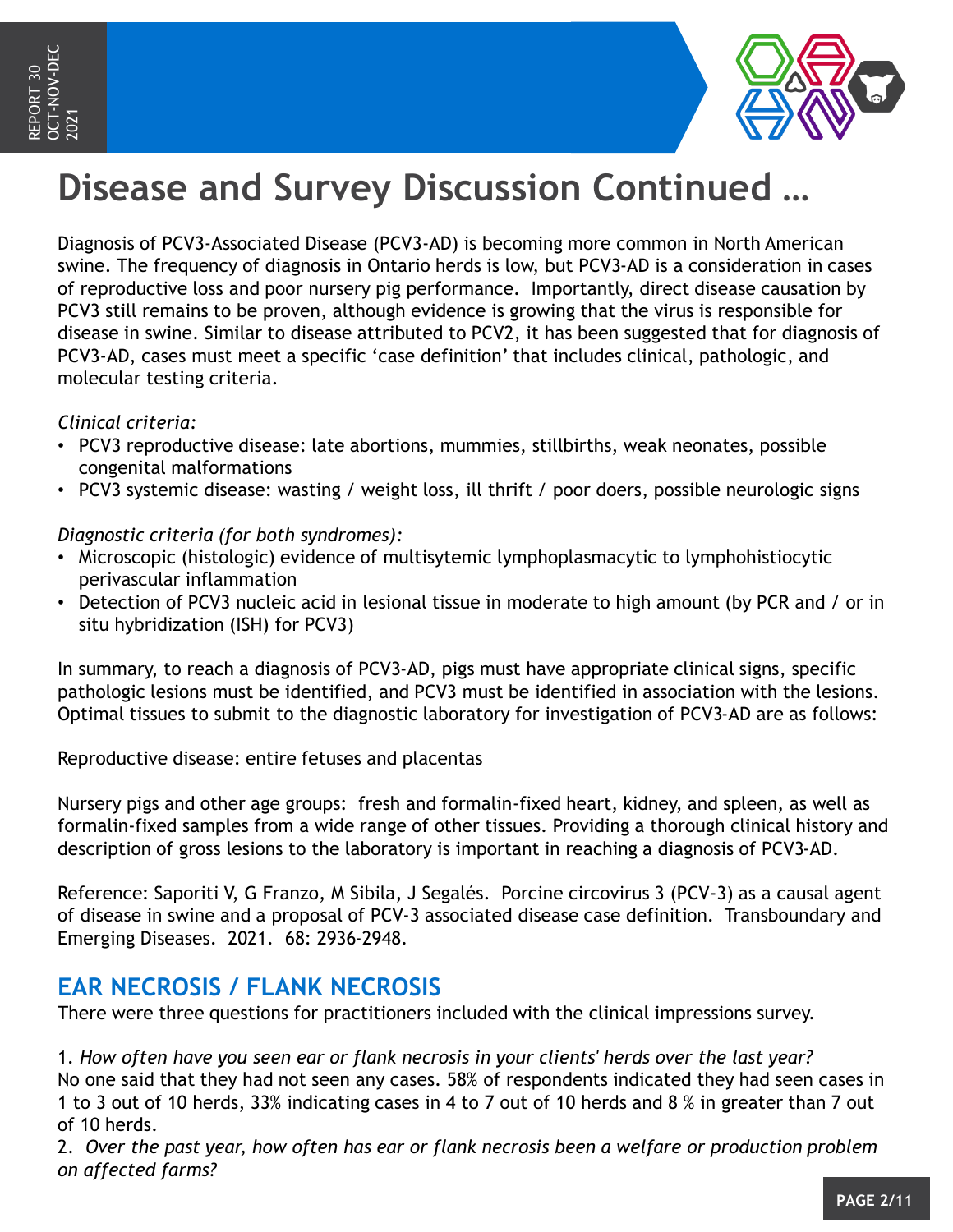

# **Disease and Survey Discussion Continued …**

All respondents indicated that they see at least some level of concern with respect to welfare or production. 67 % of respondents said that it was a welfare or production concern 1 in 10 affected herds, 25% indicated that it was a problem in 2 to 4 herds out of 10 affected herds and 8 % indicated a welfare of production problem in more than 4 herds out or 10 affected herds.

3. *Have you had success in treating or preventing ear or flank necrosis in herds?* 25.00% said they had no success in preventing or treating and 25 % said it comes and goes with no identified risks.

50.00% indicated that they did have some success with prevention or treatment associated with the following:

- decreasing temperature, reducing humidity, reducing drafts, environment (3), reducing stocking density (3), nutrition (4), water quality, water quantity, management;
- treating with antibiotics, topical spray with mineral oil plus antibiotics, fogging drying agents;
- intervention should be early and most issues begin at the end of the nursery stage.

### **OAHN Swine Small Holder Project Update**

Dr. Josepha Delay provided an update on the OAHN Swine Small Holder Project. The OAHN small herd post-mortem project was developed to identify disease problems in this subset of Ontario herds, and to establish communication networks between small scale producers, veterinarians, and OAHN. A concurrent goal is to increase awareness of zoonotic and foreign animal diseases (FADs) among producers.

Participating herds are located in Ontario and have 50 or fewer sows, or market 1000 or fewer hogs annually. The herd must have a premises identification number (PID), and the producer completes a simple management survey. The herd veterinarian enrolls the herd in the project, and all test results are communicated through the vet. Postmortems are done either on-farm by the herd veterinarian, or at the Animal Health Laboratory in Guelph or Kemptville.

The project began in May 2020 and will end on March 31, 2022. As of January 2022, 23 cases have been submitted to the project, representing 17 herds and 10 vet clinics. Cases originated from many areas of the province, including eastern, southwestern, and northern Ontario. The average herd size was 39 pigs, with a range of 2-230 animals. Among the submissions, 14 (61%) cases represented specialty or pet breed herds (including 11 cases from Kunekune herds), 8 (35%) cases were from herds with commercial-type hogs, and 1 case was from a wild boar herd. A range of disease conditions common to larger commercial herds have been identified in the smaller herds, including septicemia, pneumonia due to Mycoplasma hyopneumoniae and Streptococcus suis, and rotavirus enteritis. Less common disease conditions seen in the small herds have included gastrointestinal parasitism due to whipworms, water deprivation, and mulberry heart disease and hepatosis dietetica as a result of selenium deficiency. Influenza virus has not been detected in any of the pigs from these small herds, and PRRSV was detected in 1 of 23 cases.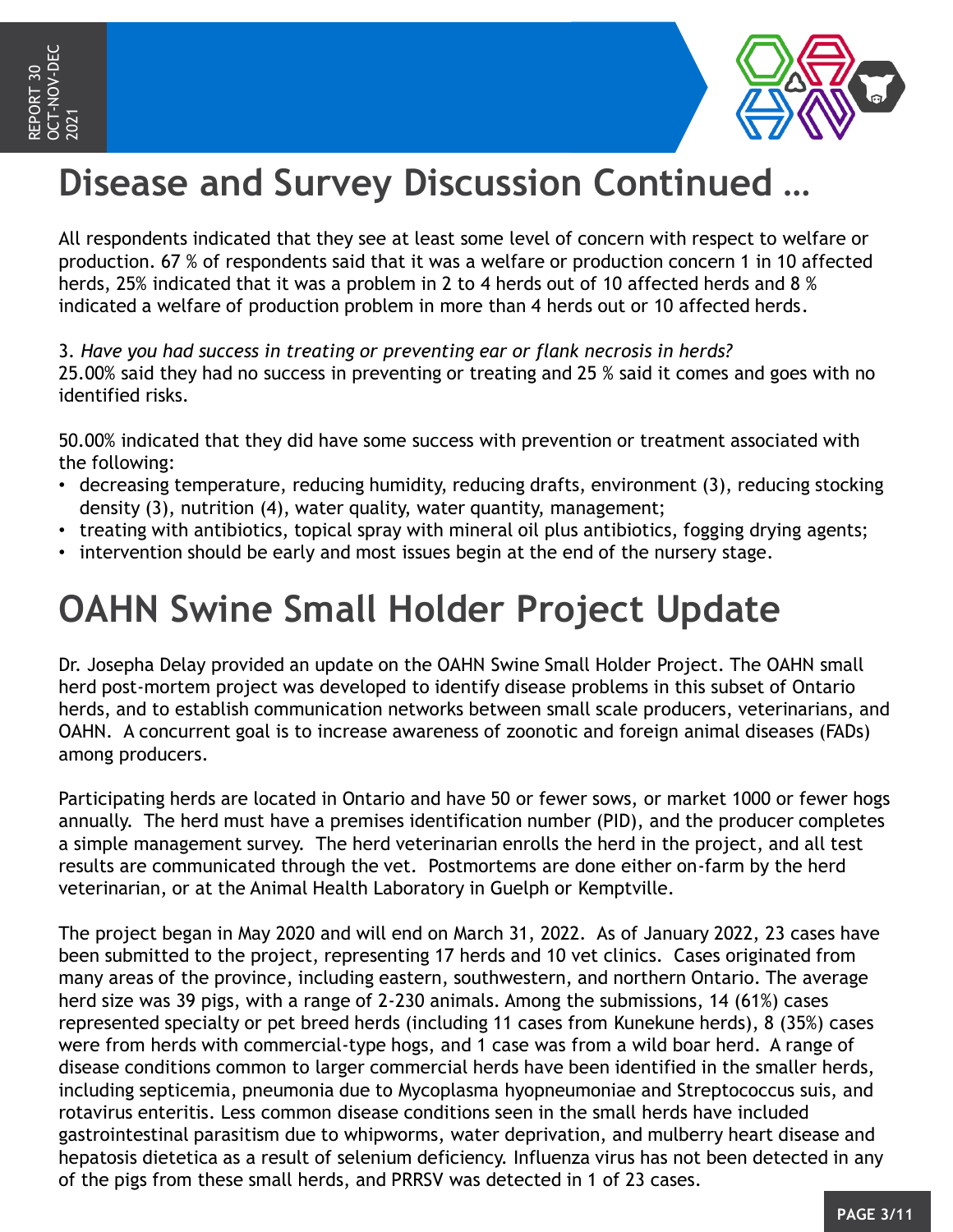

# **Laboratory Diagnostic Reports**

**Animal Health Laboratory Summary**

Dr. Tim Pasma summarized findings from the AHL Syndromic Surveillance Q4

#### **INFLUENZA**

This has been an active influenza season with respiratory signs and mortality

- Week 37 (Sep 12) seemed to kick off the fall increase. 4 of 5 submissions were for monitoring
- Week 47 (Nov 20) 7 of 8 submissions reported sudden death and mortality. This seemed to be the start of 4 weeks of increased influenza activity

There has been a change in the dominant subtype throughout year

- 1st half of 2021 H1N2 was the dominant subtype
- 2nd half of 2021 H3N2 was common in summer and early fall and then more H1N1 in Nov Dec

H1N2 remains dominant subtype with H1N1 increased and now equal with H3N2

#### **PORCINE EPIDEMIC DIARRHEA**

There has been an increased number of PEDV detections throughout Q4

#### **PORCINE DELTACORONA VIRUS**

There has been an increased number of PDCoV detections throughout Q4 but not as big an increase as PEDV

#### **SYNDROMIC SURVEILLANCE**

There was a spike in mortality reported in week 46 (Nov 13) with 4 separate laboratory submissions death and respiratory signs in finishers. There was an increase in respiratory disease reported throughout a 4 week period in December and this increase was concurrent with an increase of influenza activity. An increase in the inclusion of a history of increased mortality in lab submissions increased at the same time that Influenza activity was increasing.

#### **Animal Health Laboratory Diagnostic Reports**

#### **PATHOLOGY CASES**

A total of 103 pathology cases were submitted to the AHL for 2021 Q4, with typical distribution of field PM histopathology cases (81%) and PMs at the lab (19%). Swine pathology cases increased by 32% in 2021, compared with 2020 submissions. Clinical history and age group were provided for 89% and 97% of cases, respectively. The downward trend for PID inclusion continues, with only 68% of cases listing PID on the submission form (down from 75% of cases in 2021 Q3). For field PM cases, inclusion of gross PM findings in the clinical history would be very useful in helping pathologists and other diagnosticians to make useful diagnoses for veterinarians.

Notable pathogens or disease syndromes detected during 2021 Q4 are as follows:

• PRRSV-positive case numbers increased to levels similar to 2021 Q1 and Q2. For PRRSV, the trend was noted among both respiratory and abortion cases (with a pathology component).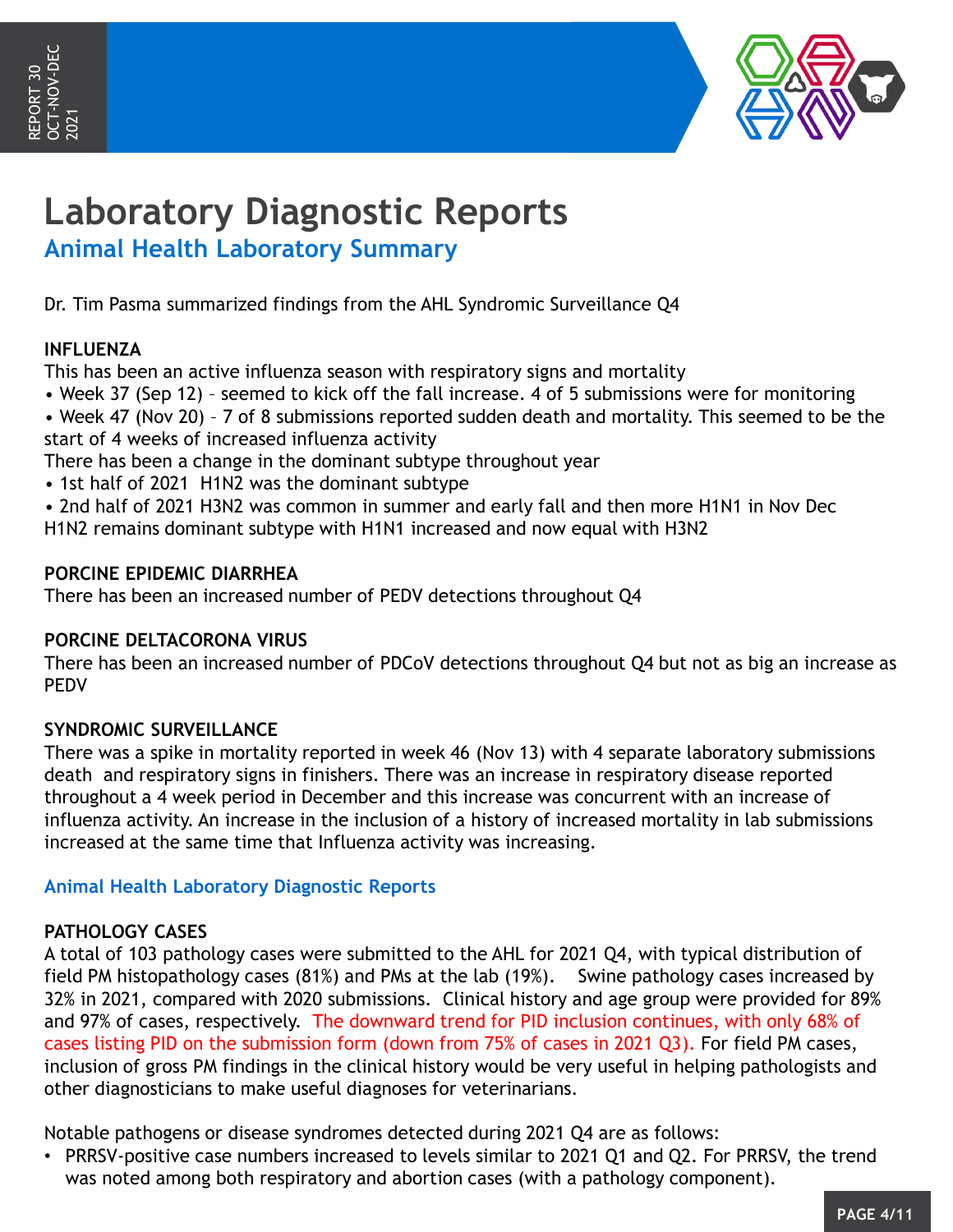

# **Laboratory Diagnostic Reports Continued …**

- Influenza-positive cases also increased in Q4 and were similar to those in 2020 Q1 and 2021 Q2.
- PCV3-associated disease was diagnosed in 2 cases from nursery pigs and in 1 abortion case with compatible histologic lesions (lymphocytic arteritis / periarteritis), and PCV3 detection by PCR with relatively low Ct value. PCV3 in situ hybridization (ISH) was pursued in 1 nursery pig and 1 abortion case, and PCV3 nucleic acid was detected in association with lesions in both cases. The increase in PCV2 and PCV3 positive cases in 2020 may, in large part, reflect increased testing frequency.
- S.equi ssp zooepidemicus was not isolated from any swine cases in Q4.
- Detection of F4/K88 E.coli and colibacillosis diagnosis was similar to that in Q3 and was increased over the first half of 2021 and in all of 2020. In a group of finishers with profuse watery diarrhea, colibacillosis due to F18 ETEC was diagnosed based on histopathology findings (adherent bacilli in small intestine) and genotyping of E.coli isolates from intestine.
- The number of abortion submissions and distribution of etiologic diagnoses have remained relatively constant over the past 2 years.
- Necrotizing tracheitis was diagnosed in 2 cases, and the lesion had been identified on gross exam (field PM) in 1 case. Fresh trachea was not submitted for testing in either case.

#### **NONPATHOLOGY CASES**

There was nothing remarkable in Q3 with respect to non-pathology cases.

#### **PATHOLOGY TAKE HOME MESSAGES FROM Q4 2021**

- 1. Case definition of PCV3-associated diseases should help practitioners decide if diagnostic findings are significant. Clinical, histopathological, and molecular / ISH components (Saporiti V et al, Transboundary and Emerging Diseases, 2021. 68: 2936-2948)
- 2. Colibacillosis can occur in finishers. It is not common, but possible. Histopathology, bacterial culture from intestine, and genotyping (ETEC, VTEC) of E.coli isolates are needed for diagnosis.
- 3. Please open the trachea and evaluate the mucosa as a routine part of any necropsy. Lung is not a reliable surrogate for trachea when testing for potential infectious cases of tracheitis. Include fresh tracheal samples for testing in cases with tracheal lesions.
- 4. Please include a description of gross lesions in the clinical history on submission forms (quantity ≠ quality). "Help us to help you!"
- 5. Please do include a sample of fresh spleen with submissions from ALL field necropsies or investigations. The fresh spleen sample is required for CanSpotASF surveillance testing which will occur if case inclusion criteria are met. Please indicate on the submission form that spleen is included for ASF surveillance testing.

### **Gallant Custom Laboratory Diagnostic Reports**

Anna Pietruszkiewicz summarized the report on the 7 cases submitted to Gallant Labs from Ontario in Q4 2021. The number of cases was lower in Q4 than the 50 cases submitted in Q1 2021, 48 cases submitted in Q2 2021 and 24 cases submitted in Q3 2021.

• Influenza A – 1 isolation of an H1N2 , 1 isolation of an H3N2 and 4 isolations of H1N1.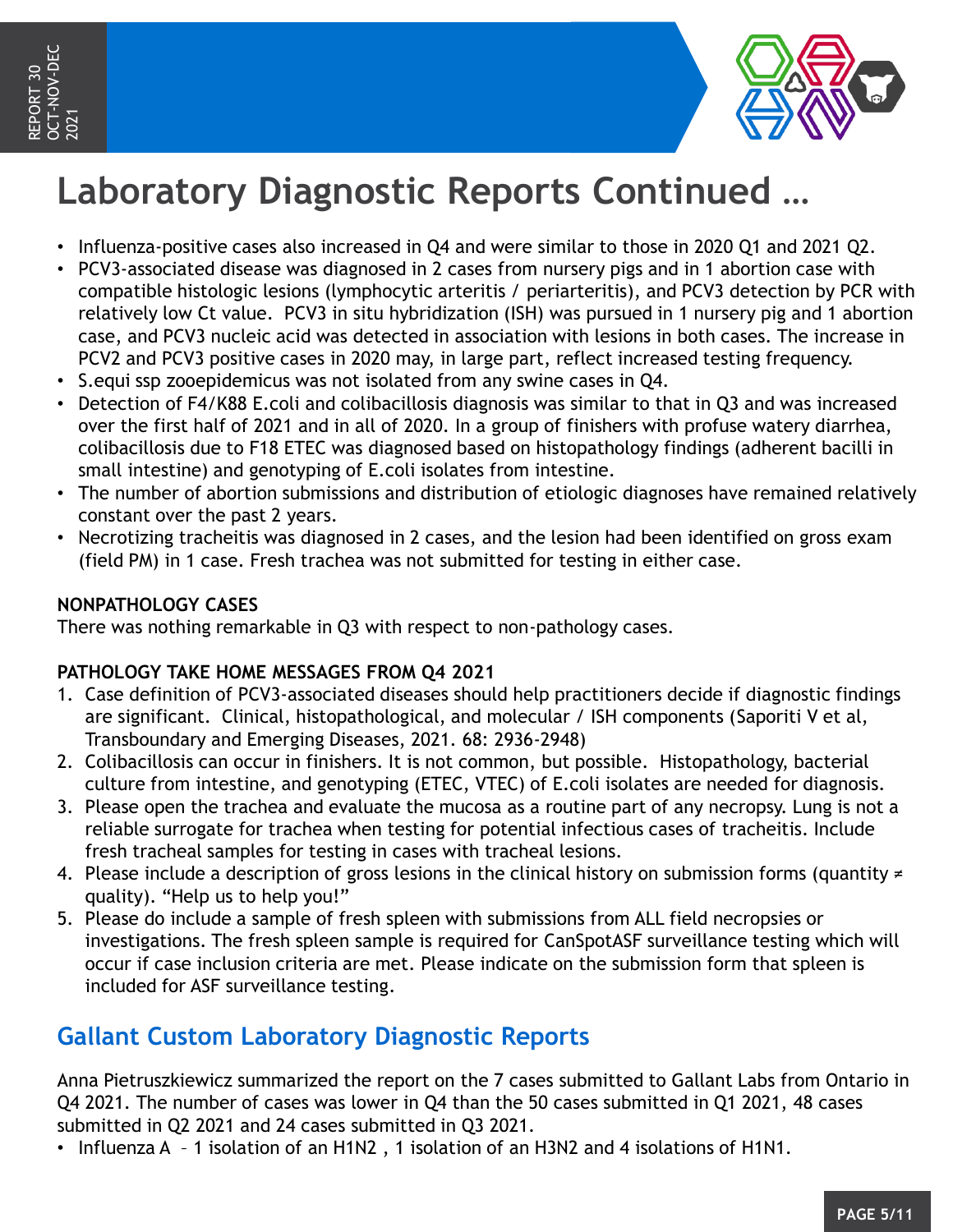

# **Slaughter Statistics**

### **Federal Slaughter Statistic Summary (Q4 Aggregate)**

Dr. Christine Pelland reported the following:

#### **Carcass Condemnations**

- Total number of hogs slaughtered in Q4 2021 = 1,077,968 with 2,231 carcasses condemned.
- Percent of carcasses condemned in Q4 2021 =  $0.21\%$  compared to Q1 2021 =  $0.24\%$ , Q2 2021 = 0.21% and Q3 2021 = 0.19%
- Abscesses, Peritonitis and Enteritis continue to be the 3 most common reasons for entire carcass condemnations.

Comment: Erysipelas is continuing to follow the seasonal patterns identified in 2019 and 2020. Once again condemnations for Erysipelas were highest in Q1 and Q4 2021 with Q2 and Q3 at lower levels.

#### **Trim Demerit Condemnations:**

- Total number of carcasses that were subject to trim loss in Q4 2021 = 28,477 hogs. ( 2.64% of carcasses inspected in Q4 were subject to trim demerits. This compares to 2.67% of carcasses inspected in Q3 2021.)
- Total weight of trim in Q4 2021 = 154,982 kg with an average trim weight of 5.44 Kg / animal trimmed. Total weight of trim in Q3 2021 = 142,609 kg with an average trim weight of 5.2 kg/ animal trimmed.

Total number of carcasses that were subject to trim loss due to abscess in Q4 2021 = 17,346 carcasses with a total trim weight of 114,338 kg and an average trim weight of 6.59 Kg / animal trimmed. Comment: Trim frequency and total weight of trim lost (kg) due to abscess continues to be the most significant cause of trim loss.

#### **Ontario Provincial Slaughter Statistic Summary**

Dr. Christine Pelland reported there were no significant changes in the provincial statistics.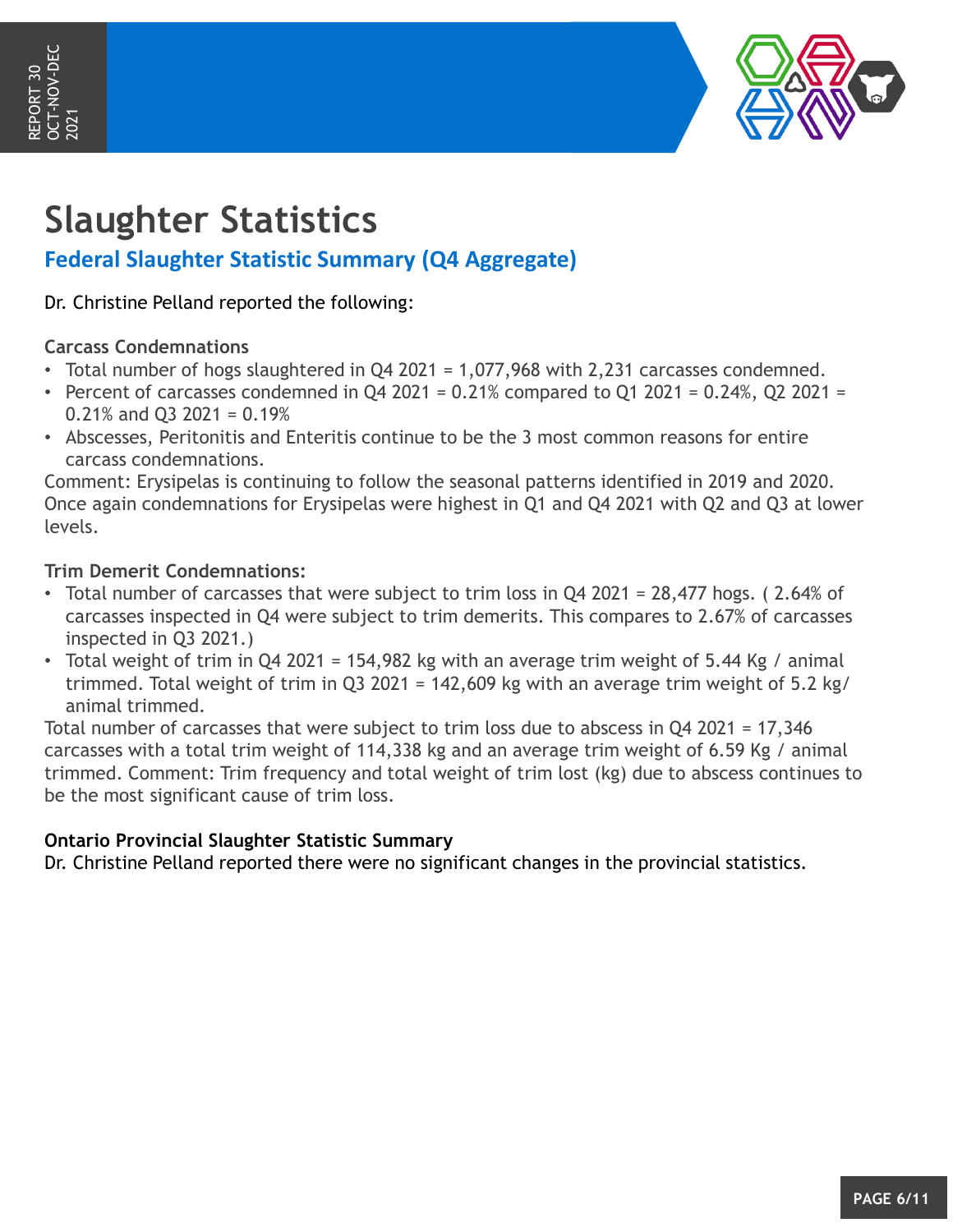

# **CanSpotASF Surveillance Update**

Drs. Pasma and Fairles provided an update on CanSotASF activity in Ontario.

CanSpotASF is a risk-based early detection testing program that is available at approved Canadian animal health laboratories There is no change for any case that arises where ASF is suspected. As always these cases must be immediately reported to the local Canadian Food Inspection Agency (CFIA) district office.

Approved laboratories that are part of the CAHSN network can now do ASF testing on cases where you may want to rule-out ASF –just to be on the safe side. This rule-out testing is targeted at herds with endemic diseases that could mask ASF and therefore delay detection. Both herd veterinarians and pathologists can initiate ASF rule-out testing. Practitioners can request rule out testing even if not submitting samples for histology. Some abattoir submissions to CanSpot are just starting. What cases are eligible for risk-based early detection?

Certain diseases/conditions have been shown to mask the clinical signs associated with ASF and delay detection. Herds with a history of these diseases/conditions, or cases with a compatible clinicopathological presentation are eligible for testing. This could include septicemia, multiorgan hemorrhage such as caused by E.rhusiopathiae; S.suis; S. zooepidemicus; A.suis; S. cholerasuis etc Porcine Reproductive and Respiratory Syndrome virus (PRRS), especially when it causes cyanotic skin. Porcine Dermatitis and Nephropathy Syndrome (PDNS) and vasculitis that can be caused by PCV 2, PCV 3 or other pathogens. Hemorrhagic diarrhea / necrotizing enterocolitis such as caused by Salmonella spp; L. intracellularis; B. hyodysenteriae; B. hampsonii Fibrinous pleuritis / pericarditis / hydropericardium such as caused by H. parasuis; S.suis, Mulberry heart disease Splenic torsion, Abortion above historical trend for herd or Mortality above historical trend for herd It is important to include fresh spleen with your diagnostic samples i to carry out the ASF testing. Formalin fixed tissues cannot be tested in this program. Sampling in Ontario is a bit low compared to other Canadian regions, so the goal is to increase the number of samples submitted.

# **Ontario Veterinary College Research Update**

Dr. Bob Friendship updated on some recent research activity on Post-weaning Diarrhea at Arkell research station. Each month 3 pens with 10 / pen were enrolled in a new replicate of treatments and control. Vaccines, proteobiotic and dietary changes are examined. Disease challenge is created by reducing sanitation and decreasing room temperature more or less like the real world. Vaccines have not shown benefits in these studies. Proteobiotics have shown some response at high levels. Reduced density diets did not provide control and made the pigs grow more slowly. One of the conclusions of these studies is that often the pathogen is necessary to have the disease but the presence of the pathogen is not necessarily sufficient to cause disease. Multiple etiological agents being concurrently present in the animals at the same time can make responses more variable.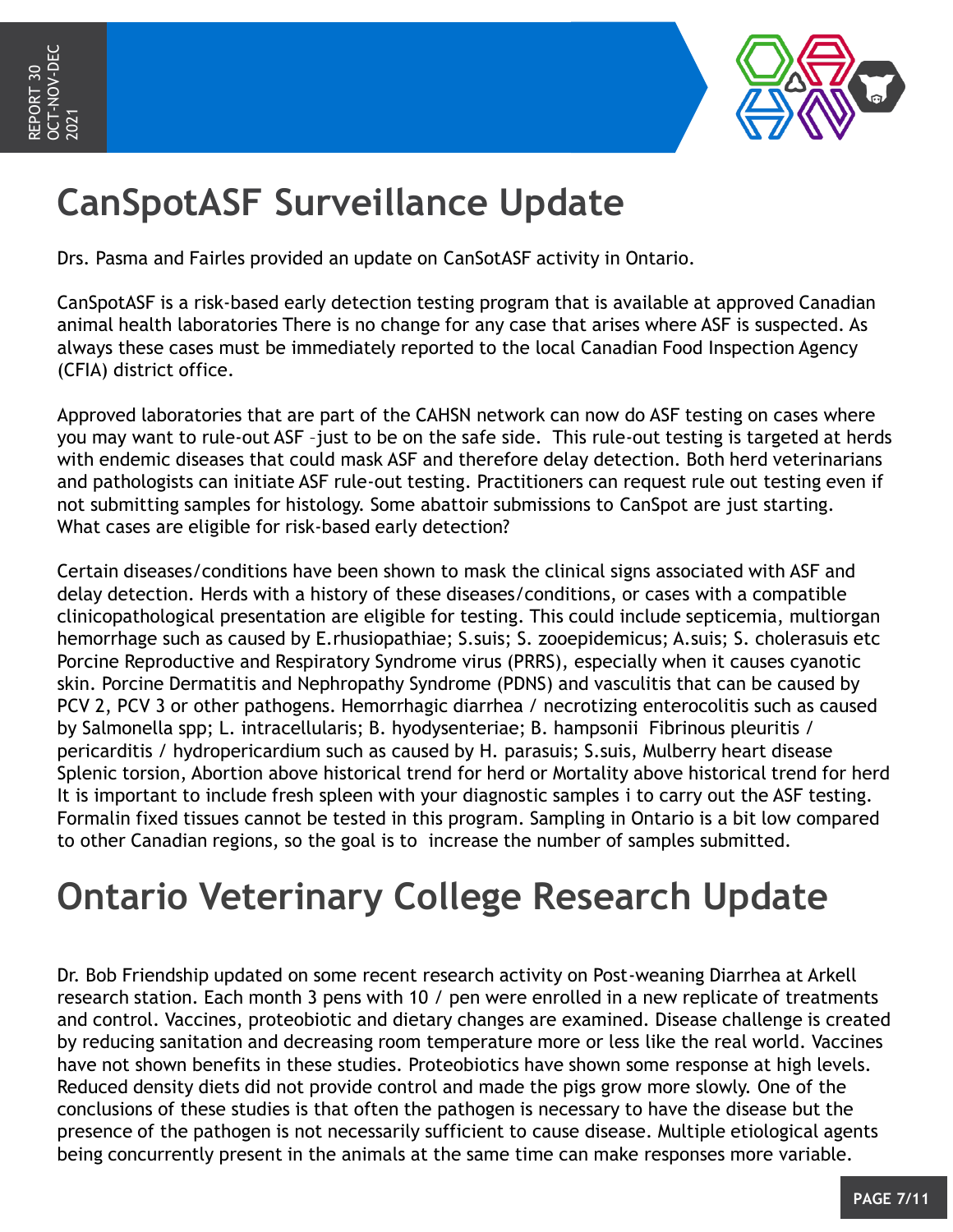

# **International Disease Surveillance Topics**

Dr. Al Scorgie commented on some interesting international disease surveillance reports

#### **Pigs and Covid-19**

A number of studies done since the pandemic started have shown that pigs can be infected by Covid19 if exposed to high doses. However, in pigs the infection is self-limiting. Pigs do not show clinical signs. Pigs do not transmit the virus to other animals. Two researchers at Iowa State, Dr. R Nelli and Dr. L Gimmencz-Lirola investigated why Covid19 is self-limiting in pigs. The researchers introduced the virus to cultured porcine and human respiratory epithelial cells. When pigs cells were infected they underwent apoptosis or controlled cell death. Under the microscope, the nuclei of infected pig cells starts to shred. If apoptosis happens early in the infection there is minimal tissue damage and viral replication is limited. Infected human cells are more likely to go through necrosis, another form of cell death. When a cell undergoes necrosis the contents of the cell are released into the surrounding space, which triggers a hyperimmune response. During apoptosis the cell death is more controlled and a hyperimmune response is not triggered. Apoptosis disposes of infected cells quickly without having a hyperimmune reaction. The researchers do not know why pig cells react this way. Likely, the response is intrinsic to the pig's immune system. Further research may help design therapies that could trigger apoptosis in human cells and reduce severe symptoms in people.

**Source**: Vincent ter Beek, Pig Progress

#### **African Swine Fever**

Italy - On January 07th 2022, Italy reported a case of ASF in a wild boar found dead in the Piedmont region. Since the first reported case, another 6 cases have been identified. All cases are in the Piedmont region in Northwestern Italy. Italy has established infected and surveillance areas. Although the island of Sardina, which is part of Italy is endemic for genotype I. genotype II was found in the Piedmont region. The nearest region with an ASF genotype II outbreak is 800km away in Germany. The Piedmont region has a growing wild boar population.

#### **Source:** Pig Progress 01/10/22

Europe and the Caribbean - The Dominican Republic is continuing to see cases of ASF with the latest case reported in December 2021. Since the first case of ASF was reported in April 2021, the country has reported 199 cases, involving 15,500 pigs. Most of the cases are reported as "backyard" farms with a herd size of up to 300 pigs. Haiti has reported no new cases since mid-October 2021. In Europe, Latvia, Romania, Hungary, Ukraine, and Russia continue to have cases of ASF in wild boars. In Germany the number of cases in wild boars is over 3,000. All the cases in Germany are in three states along the border with Poland. Romania continues to report cases of ASF in domestic pigs. Most of the cases are smaller, backyard farms but a large commercial farm was also infected.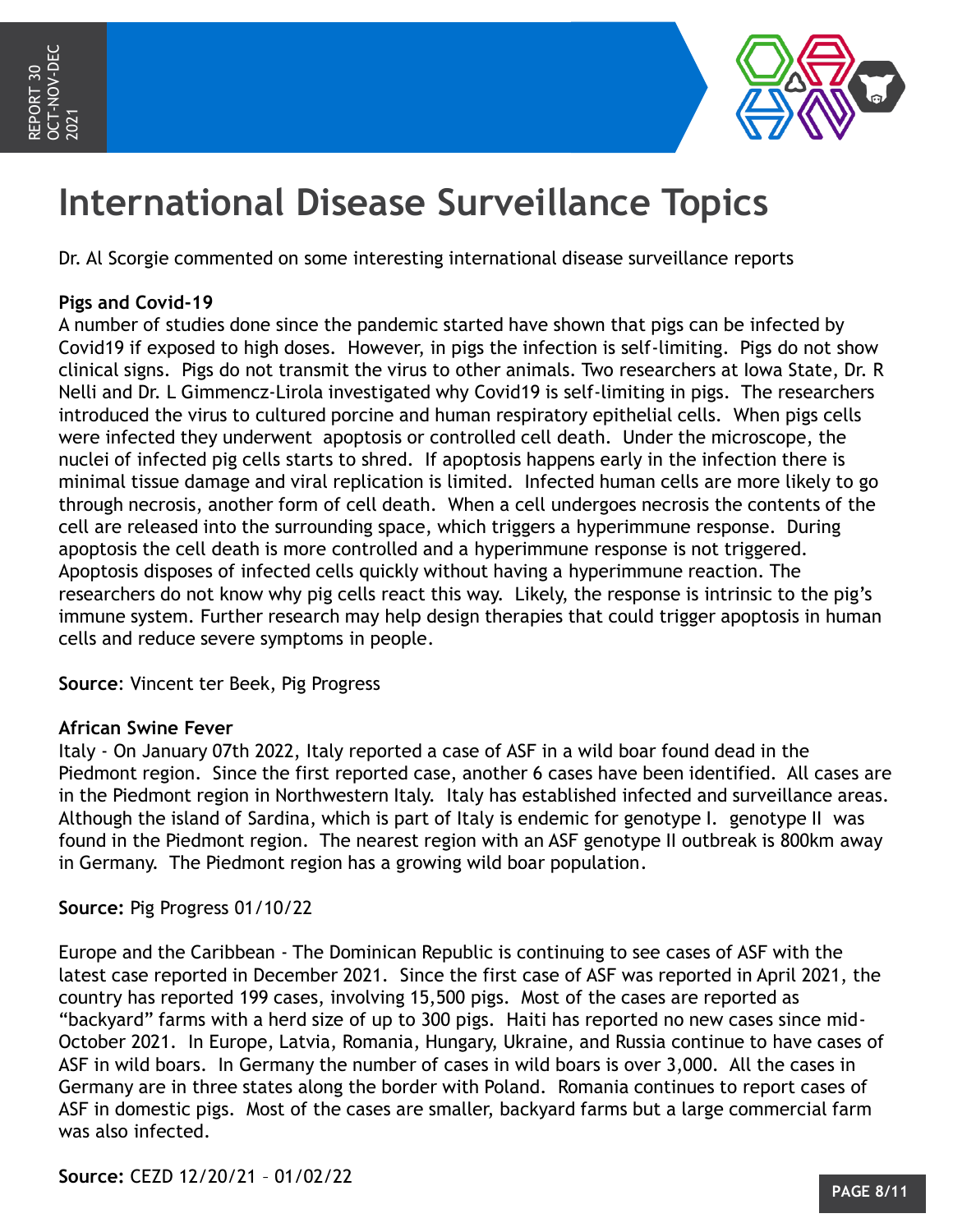

# **International Disease Surveillance Topics Continued …**

Will ASF Keep Moving West in Europe? - It appears that the general direction of wild boar movement in Europe is west. ASF spread from Russia to Belarus, from Belarus to Poland, from Poland to Germany. In some areas of Europe, the wild boar population is growing significantly. Some possible reasons are changes to large-scale grain cultivation that gives wild boars a steady food source and a good place to survive. Another theory is that there is less hunting pressure. Some studies done in Poland, estimate that ASF moves 3 to 5km per month. When ASF moves longer distance this is likely because of human activity. ASF took 1 year to cross Belarus into Poland. Initial estimates were that ASF would cross Poland in 1 year. It took 7 years to cross Poland. In part this may be because of the control measure Poland put in place. Active surveillance of dead wild boars is essential to understand the spread. Dead wild boars are a better source for testing than live wild boars. One interesting observation is wild boars hit by cars often test negative for ASF. When ASF enters a region the number of wild boars hit by cars drop because infected boars are febrile and do not move far.

**Source**: pig333.com 11/16/21

ASF Genotype I Reported in China - Genotype I is the strain of ASF that is currently endemic on the island of Sardina. ASF Genotype I was introduced into Europe in 1957 into Portugal. From Portugal, ASF Genotype I spread to Spain, France, Belgium and other European countries. By the mid-90's the outbreak in Europe was declared over. In 2007, ASF Genotype II entered Georgia. Genotype II is a more virulent strain. ASF Genotype I has been identified in Henan and Shandong province. In Henan province the Genotype I was isolated from four finisher pigs that had chronic infections (weight loss, intermittent fever, skin lesions and arthritis). In Shandong province the Genotype I was isolated from a finisher with signs of paralysis. Researchers at the Harbin Veterinary Research Institute found that the 2 genotypes are highly similar to genotype I viruses isolated from Portugal in 1968 and 1988. The researchers found that the strains were of low virulence, caused a mild onset of disease and the condition could become chronic. One concern is that cases of ASF Genotype I could be missed early in the disease because of the reduced virulence. The source of Genotype I in China is unknown. Speculation is that because of the close similarity to the Portugal strain there was illegal importation from Europe. There is no cross protection between Genotype I and II.

Federal Agents Seize Illegal Meat Imports - USDA inspectors seized more than 1,900lb of prohibited pork, poultry and ruminant products from New York City area-retailers. The illegal products were seized between October and December 2021. The products were sourced from China. The USDA has a Smuggling Interdiction and Trade Compliance (SITC) program. In 2021, SITC seized 224,568 pounds of prohibited agricultural items.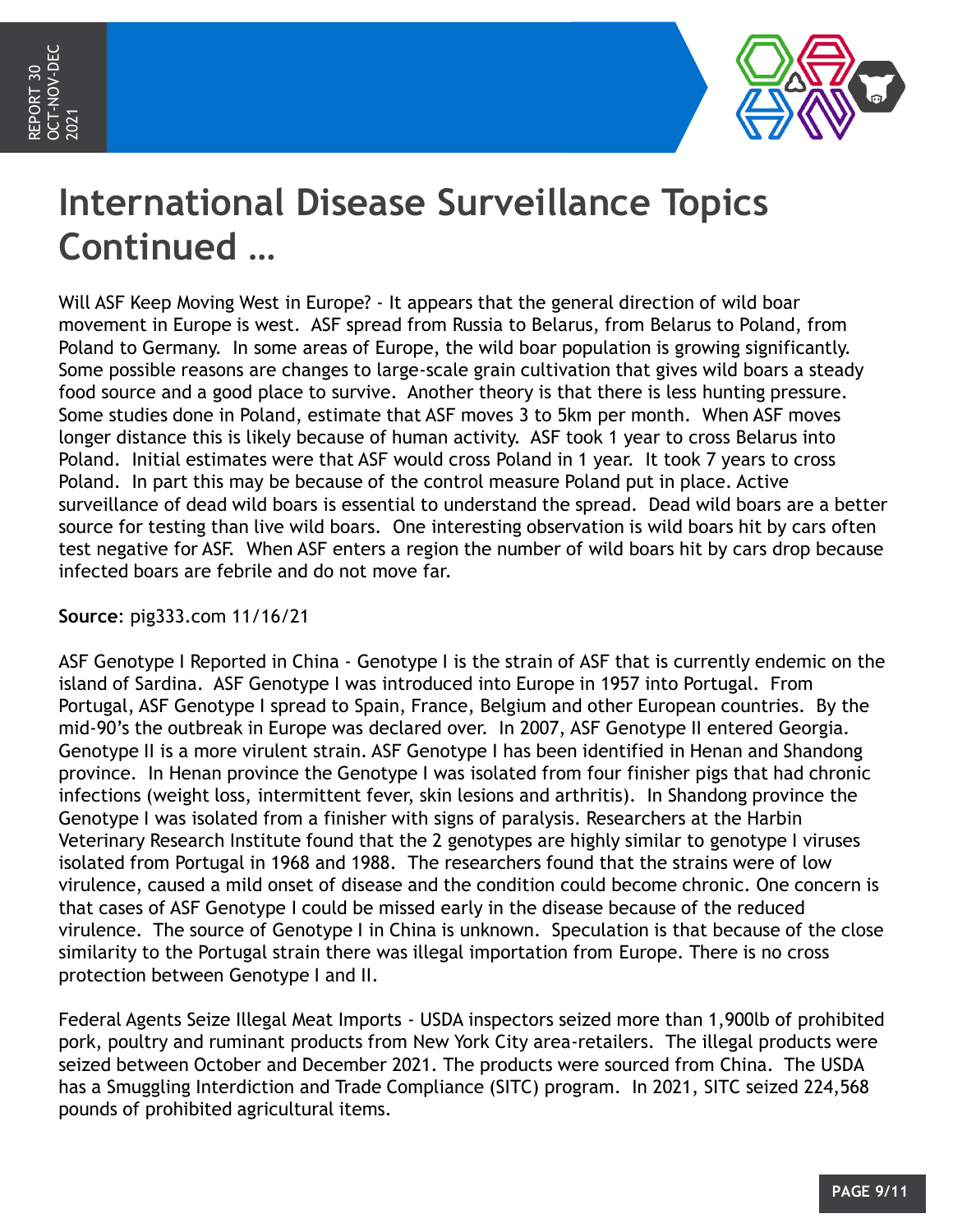

# **International Disease Surveillance Topics Continued …**

#### **Pseudorabies**

In early September 2021, Colorado Parks and Wildlife officers confiscated three feral swine being raised on a small farm in El Paso County, Colorado. The owner had illegally imported the feral swine from Texas. The three pigs were euthanized. Testing shows that the pigs were positive for pseudorabies. In 2005, Colorado State created a task force to eradicate feral swine. Initially, the state tried to eradicate the feral swine through hunting. The next step involved live trapping and euthanasia, using corral-like traps, some aerial hunting and a campaign to encourage the public to report sightings of feral pigs. Parks and Wildlife officers were trained on identifying signs of feral pigs. Data was gathered on locations, types of pigs and numbers. USDA also collect water samples to test for the presence of DNA from wild pigs. Trail cameras were also set up. After 15 years, the state announced it had eradicated feral pigs.

**Source:** Pork 01/06/22

#### **SHIC – Funded Infectious Aerosols Biocontainment Project**

Swine Health Information Center (SHIC) is funding a project by the University of Minnesota to look at methods of biocontainment to prevent the spread of infectious bioaerosols. Different methods of biocontainment have been identified including: fibrous filtration, ionization, ultraviolet light, electrostatic precipitation, microwave, photochemical oxidation and air filters coated with antimicrobial properties. Experts from the U of Minnesota Veterinary College and College of Sciences and Engineering will first review all the literature on the different forms of biocontainment. Another group will assist with the selection and evaluation of the different technologies. This group will also assess the possible application to swine.

#### **Source:** January 2022 SHIC newsletter

Dr. Sue Burlatschenko commented on some interesting coronavirus research A report in Nature looked at samples in school children in Haiti. Three samples from these children were positive after amplification for coronavirus that clustered with Porcine Deltacoronavirus (PDCoV). One sample clustered with a clade from China and one clustered with a clade from the US. For the two kids with the same strain it looked like two separate zoonotic events or an initial zoonotic event followed by human to human transmission. Illness was mild so these PDCoV are not likely a major human health threat. SARS-Cov-2 can cause some signs of diarrhea.